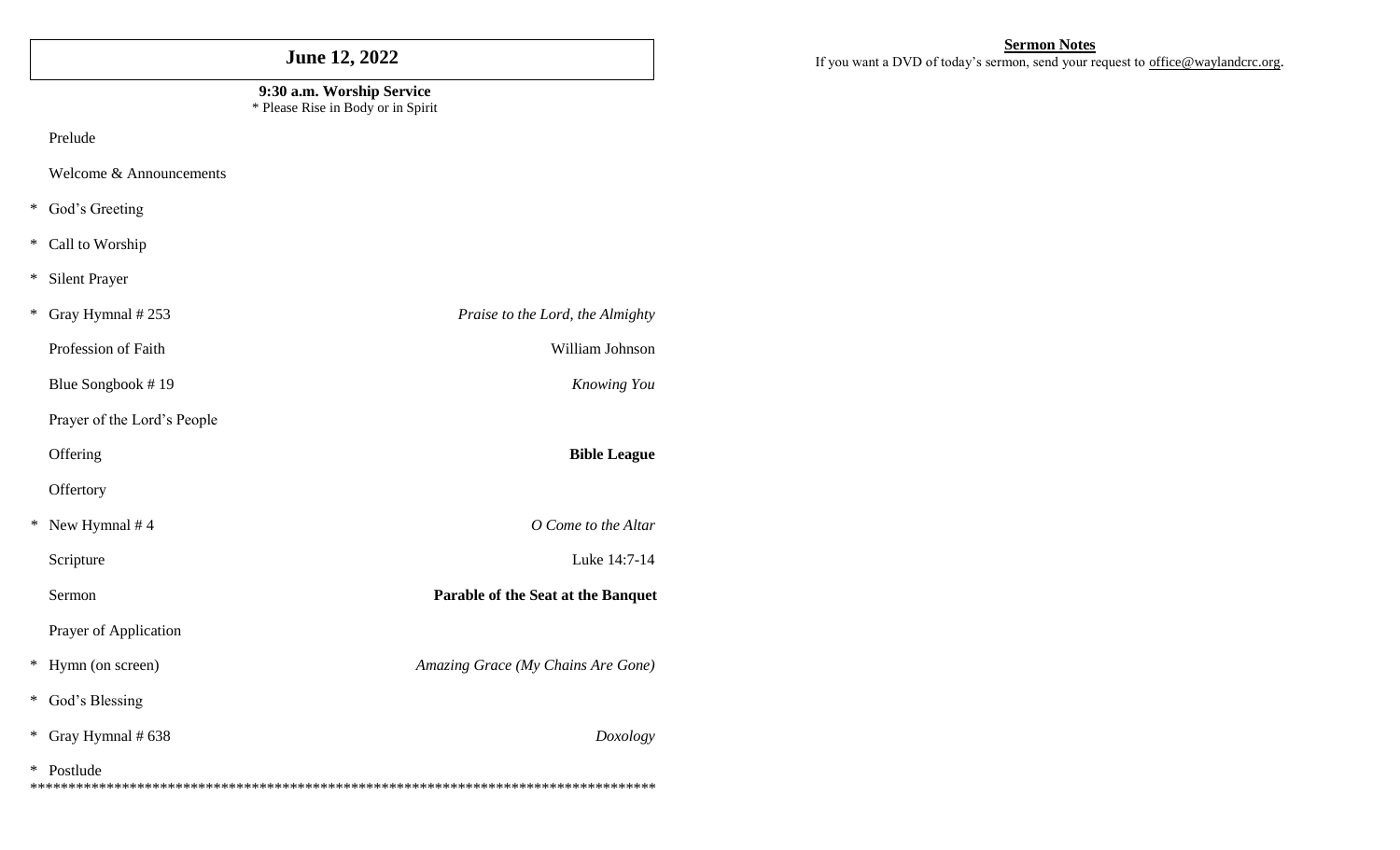*Wayland Christian Reformed Church* **This morning we have the privilege of witnessing the public profession of faith of William Johnson. Please stay for coffee & fellowship following the service.** 

#### *Today*

**Thank you to Jerry Zandstra** and the praise team for leading us in worship this morning.

**Tonight at 5pm, Pastor Zandstra will lead a discussion** on the Seven Deadly Sins which are Pride, Envy, Anger, Sloth, Avarice, Gluttony, and Lust. This will be an interactive and personal discussion. We will talk about what these sins are, where they come from, and why they lead to destructive patterns in our lives. We will also contemplate how we can overcome them. Anyone high school age and above is invited to attend.

*From the Youth Group* **Post-High Mentor Needed:** If you are interested in being a post-graduation mentor for our only high school graduate this year (Emmitt Bird), please contact Jodi Johnson. We try to provide mentors for all graduates for a 2-year period following high school graduation to walk alongside the graduate, providing

#### *Vacation Bible School 2022*

encouragement and accountability.

**Make Waves VBS**, here at Wayland CRC is on Monday, June 27 through Thursday, June 30 from 9am-12pm. Many volunteers and donations are needed. **Check the Facebook page or Volunteer Board!** The FunFest will be held Thursday, June 30 evening. Sign ups for preschool-5 th graders adding VBS is available at [https://docs.google.com/forms/d/e/1FAIpQLSc](https://docs.google.com/forms/d/e/1FAIpQLSc9aWFQ3Gl1aLoyTFYicCY1KkO3W15zIUjFkWvgd5sjHHzoxw/viewform?usp=sf_link) [9aWFQ3Gl1aLoyTFYicCY1KkO3W15zIUjFk](https://docs.google.com/forms/d/e/1FAIpQLSc9aWFQ3Gl1aLoyTFYicCY1KkO3W15zIUjFkWvgd5sjHHzoxw/viewform?usp=sf_link) [Wvgd5sjHHzoxw/viewform?usp=sf\\_link.](https://docs.google.com/forms/d/e/1FAIpQLSc9aWFQ3Gl1aLoyTFYicCY1KkO3W15zIUjFkWvgd5sjHHzoxw/viewform?usp=sf_link) The link is also posted on our facebook page.

### *Wedding Showers/Money Aprons* **There are gift bags and a card for each**

**couple,** in the back of the church, by the nursery. Please sign the card when you put your gift in the bag. We will have the gift bags out for 3 Sunday's. **We have extended the deadline to today Sunday, June 12.**

**Alex & Kendra (Sterk) Klunder Quinn & Gillian Grassmid Brendan & Erika Oosterheert Ryan & Rylee (DeHaan) Haveman Dylan & Kennedy Brink**

*Moline Christian School*

**Bus Driver Opening -** MCS has an opening for a full-time bus driver beginning with the 2022- 2023 school year. The successful candidate would be driving both a morning and afternoon bus route. Applications can be found on our website at [www.molinechrsch.org.](http://www.molinechrsch.org/) Applications can be emailed to [admin@molinechrsch.org](mailto:admin@molinechrsch.org) or mailed/brought to the office no later than Friday, June 17. Please call the office at 616-877-4688 if you have questions.

**Brick Donation Building Campaign Fundraiser** - Join us in the opportunity to have a personalized/custom brick as part of Moline Christian School's Growing Together Capital Campaign. Each custom brick is a \$500 donation. Order forms are available on our website or from the entryway at school. All order forms with payment are due no later than June 2.